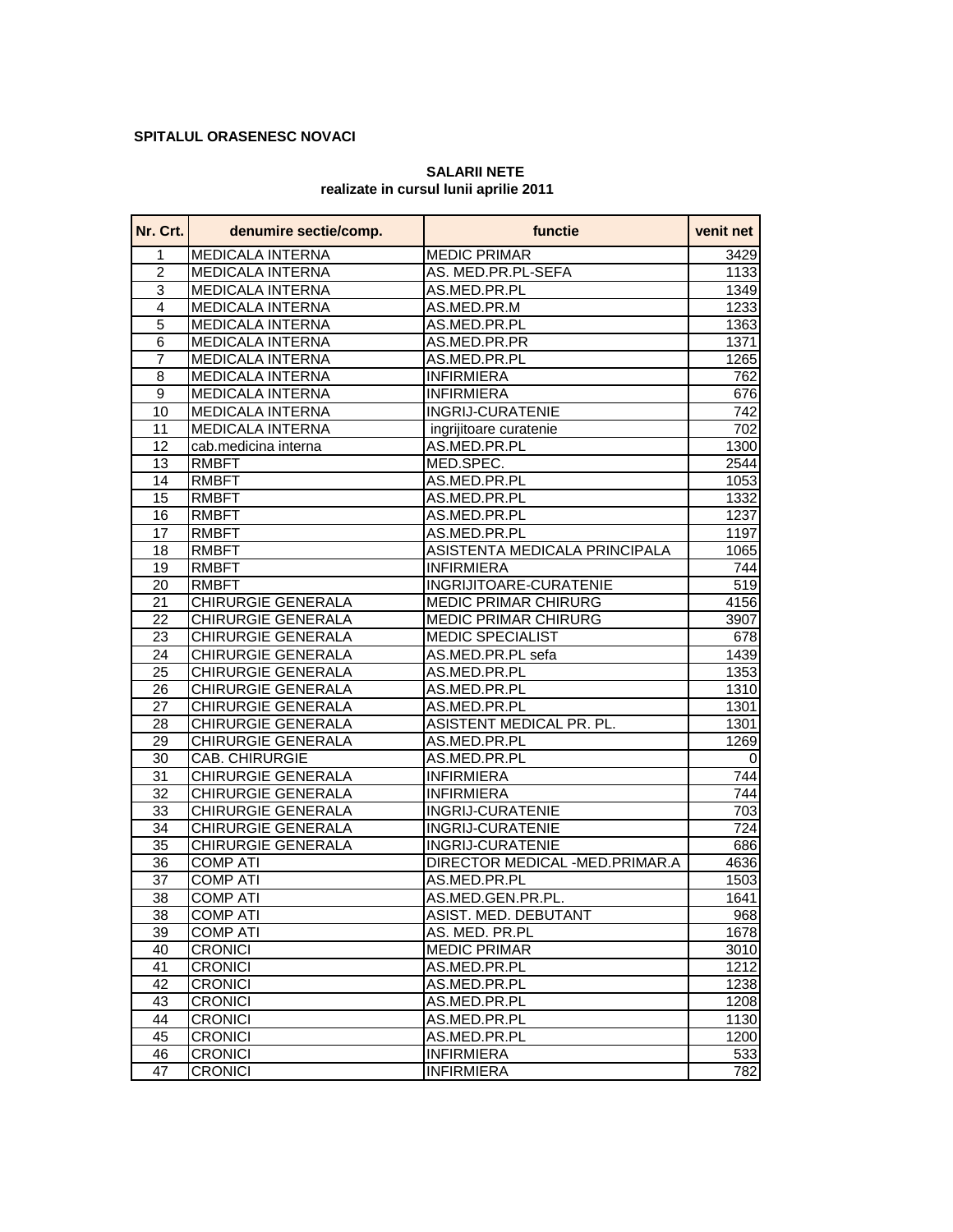| Nr. Crt.        | denumire sectie/comp.     | functie                        | venit net         |
|-----------------|---------------------------|--------------------------------|-------------------|
| 48              | <b>CRONICI</b>            | <b>INFIRMIERA</b>              | 762               |
| 49              | <b>CRONICI</b>            | <b>INFIRMIERA</b>              | 782               |
| 50              | <b>CRONICI</b>            | <b>INFIRMIERA</b>              | 660               |
| $\overline{51}$ | <b>CRONICI</b>            | <b>INGRIJ-CURATENIE</b>        | 702               |
| 52              | OBSTR. GINECOLOGIE        | <b>MEDIC PRIMAR O-G</b>        | 589               |
| 52              | OBSTR. GINECOLOGIE        | MEDIC SPECIALIST OG            | 1809              |
| $\overline{53}$ | OBSTR. GINECOLOGIE        | MEDIC SPECIALIST OG            | 2244              |
| $\overline{54}$ | OBSTR. GINECOLOGIE        | AS.MED.PR.PL.                  | 1353              |
| $\overline{55}$ | OBSTR. GINECOLOGIE        | AS.MED.PR.PL                   | 1571              |
| 56              | OBSTR. GINECOLOGIE        | <b>ASISTENT MEDICAL</b>        | 1002              |
| $\overline{57}$ | OBSTR. GINECOLOGIE        | <b>ASISTENT MEDICAL</b>        | 1085              |
| 58              | OBSTR. GINECOLOGIE        | <b>ASISTENTA MEDICALA</b>      | 859               |
| 59              | CAB.GINECOLOGIE           | ASIST.MED.PL                   | 1027              |
| 60              | OBSTR. GINECOLOGIE        | <b>INFIRMIERA</b>              | 762               |
| 61              | <b>OBSTR. GINECOLOGIE</b> | <b>INFIRMIERA</b>              | 762               |
| 62              | OBSTR. GINECOLOGIE        | INGRIJITOARE-CURATENIE         | 742               |
| 63              | OBSTR. GINECOLOGIE        | <b>INGRIJ-CURATENIE</b>        | 706               |
| 63              | NEONATOLOGIE              | AS.MED.PR.PL                   | 1037              |
| 64              | <b>PEDIATRIE</b>          | MED.PRIM.                      | 3166              |
| 65              | <b>PEDIATRIE</b>          | <b>MEDIC PRIMAR</b>            | 3054              |
| 66              | <b>PEDIATRIE</b>          | AS.MED.PR.PL.sefa sectie       | 1336              |
| 67              | <b>PEDIATRIE</b>          | AS.MED.PR.PL                   | 1336              |
| 68              | <b>PEDIATRIE</b>          | AS.MED.PR.PL                   | 1214              |
| 69              | <b>PEDIATRIE</b>          | AS.MED.PR.PL                   | 1309              |
| 70              | <b>PEDIATRIE</b>          | AS.MED.PR.PL                   | 1332              |
| 71              | <b>CAB. PEDIATRIE</b>     | <b>ASISTENT MEDICAL</b>        | 940               |
| $\overline{72}$ | <b>PEDIATRIE</b>          | <b>INGRIJ-CURATENIE</b>        | $\overline{7}$ 42 |
| $\overline{73}$ | <b>PEDIATRIE</b>          | <b>INFIRMIERA</b>              | 670               |
| 74              | <b>PEDIATRIE</b>          | <b>INFIRMIERA</b>              | 794               |
| 75              | <b>PEDIATRIE</b>          | <b>INGRIJ-CURATENIE</b>        | 758               |
| 76              | LAB. ANALIZE MED          | <b>MEDIC SPEC</b>              | 1168              |
| 77              | LAB. ANALIZE MED          | <b>CHIMIST.PR</b>              | 1681              |
| 78              | LAB. ANALIZE MED          | AS.MED.PR.PL                   | 1177              |
| 79              | LAB. ANALIZE MED          | AS.MED.PR.PL                   | 1085              |
| 80              | LAB. ANALIZE MED          | AS.MED.PR.PL                   | 1115              |
| 81              | LAB. ANALIZE MED          | AS.MED.PR.PL                   | 1169              |
| 82              | <b>RADIOLOGIE</b>         | <b>MEDIC PRIMAR RADIOLOGIE</b> | 930               |
| 83              | <b>RADIOLOGIE</b>         | AS.MED.PR.PL                   | 1053              |
| 84              | <b>CPU</b>                | medic specialist               | 1740              |
| 85              | CPU                       | AS.MED.PR.PL                   | 1734              |
| 86              | <b>CPU</b>                | AS.MED.PR.PL                   | 1449              |
| 87              | <b>CPU</b>                | AS.MED.PR.PL.                  | 1487              |
| 88              | CPU                       | AS.MED.PR.PL                   | 1479              |
| 89              | <b>CPU</b>                | ASISTENT MEDICAL PRINCIPAL     |                   |
| 90              |                           | ASISTENT MED. DEB.             | 1410              |
|                 | CPU                       |                                | 811               |
| 91              | <b>CPU</b>                | ASISTENT MED DEB.              | 805               |
| 92              | <b>STATISTICA</b>         | STATISTICIAN.MED.PR            | 0                 |
| 93              | <b>STERILIZARE</b>        | ASISITENT MEDICAL PR PL        | 1259              |
| 94              | <b>STERILIZARE</b>        | AS.MED.PR.PL                   | 1238              |
| 95              | <b>STERILIZARE</b>        | AS.MED.PR.PL                   | 1238              |
| 96              | <b>BLOC ALIMENTAR</b>     | AS.MED.PR.PL                   | 976               |
| 97              | <b>BLOC ALIMENTAR</b>     | AS.MED.PR.PL                   | 1046              |
| 98              | <b>BLOC ALIMENTAR</b>     | <b>BUCATAR munc.III</b>        | 901               |
| 99              | <b>BLOC ALIMENTAR</b>     | <b>MUNCITOR III</b>            | 669               |